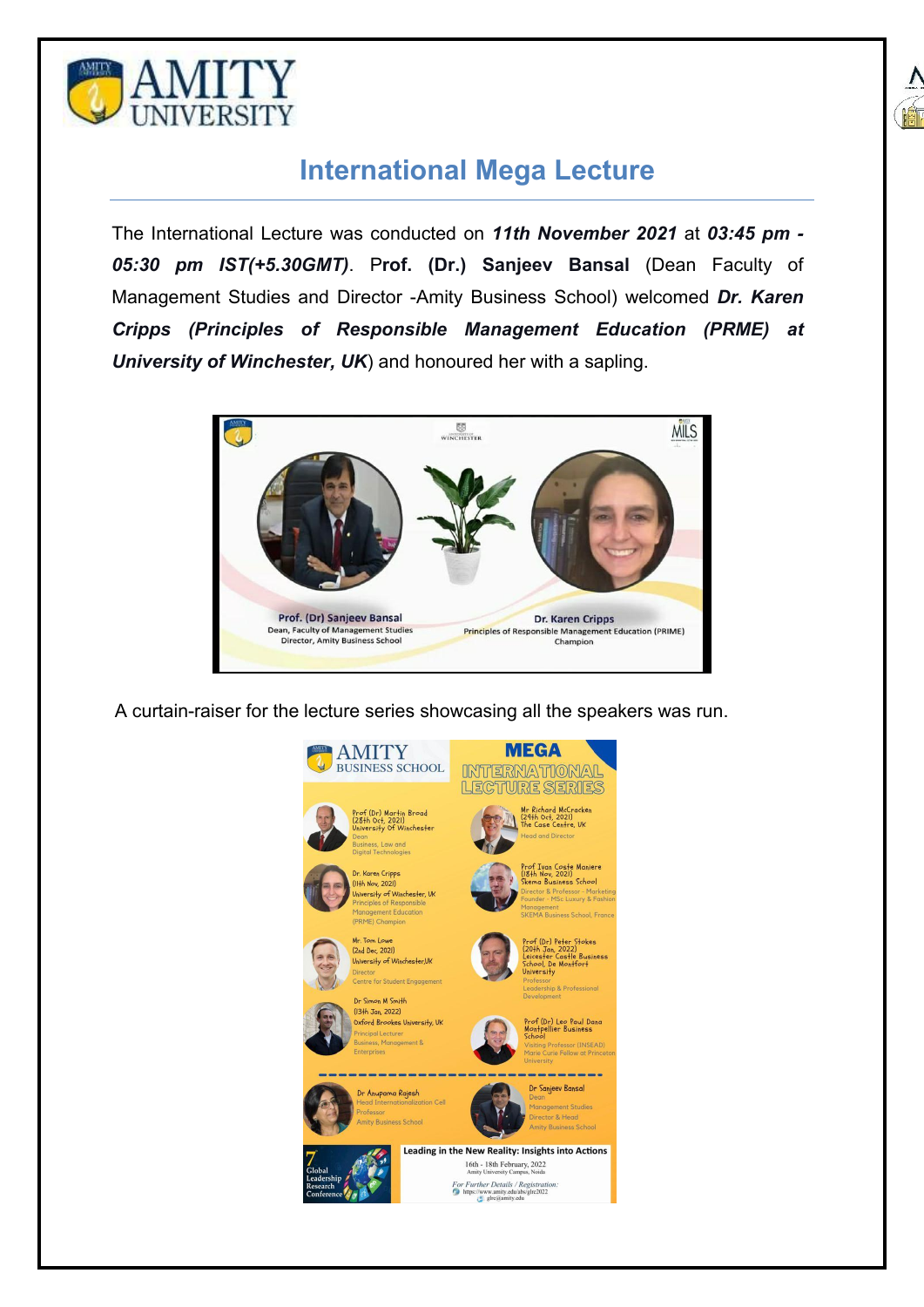Dr. Cripps was introduced to the audience by *Prof. (Dr.) Anupama Rajesh* **(Head of Internationalization and Professor of Amity Business School)**



*Dr. Karen Cripps greeted the gathering with warmth and enthusiasm*. She discussed with the students about **"'Competencies and mindset for responsible management education and leadership,"** which develops students' abilities to be future generators of long-term value for business and society and work for a more inclusive and sustainable global economy.

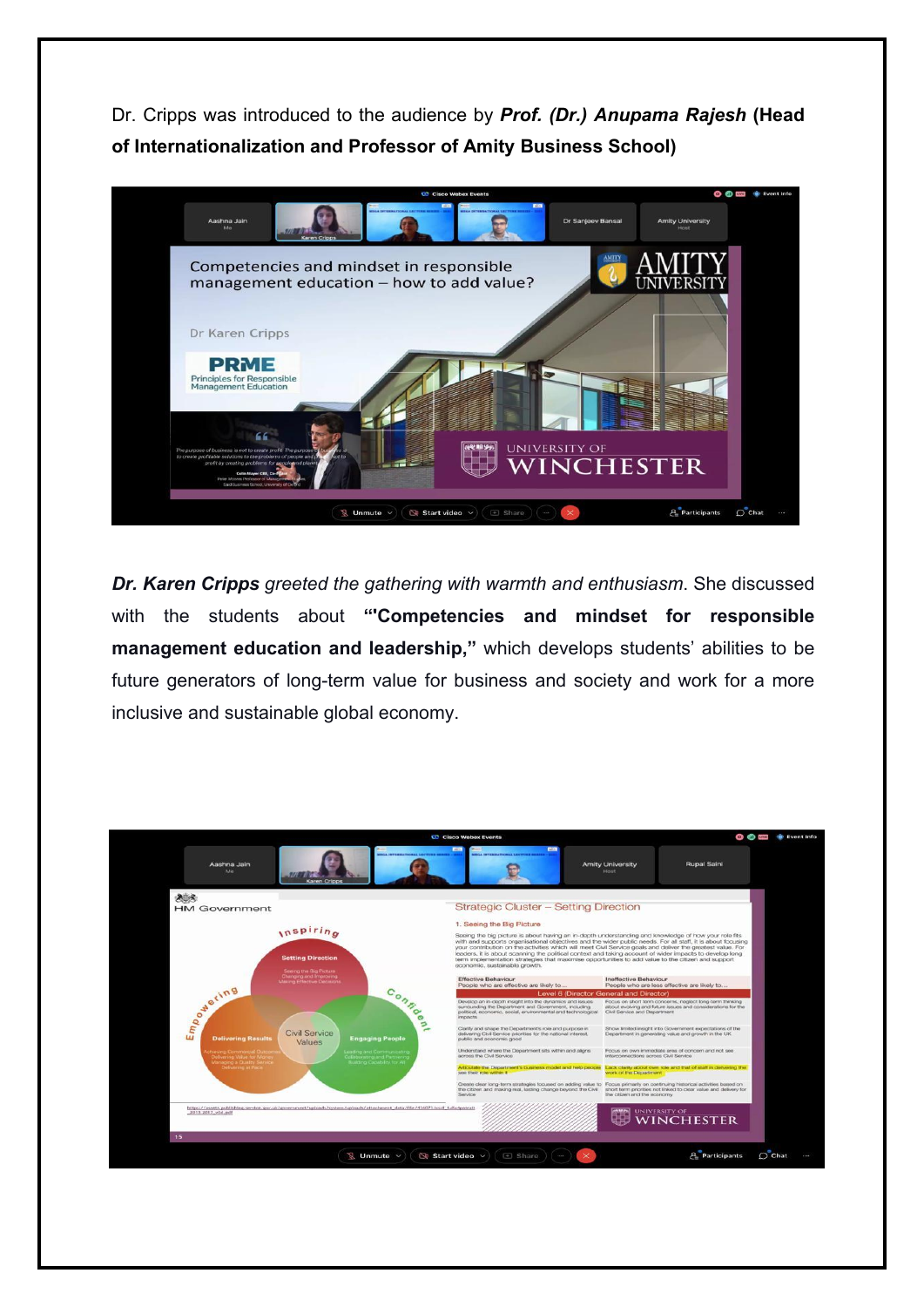Through the lecture, Dr. Cripps focused on competencies and mindset in responsible management education. The lecture became was very informative as Dr. Cripps coined the term **"Prime."** She further elucidated on the concept of Prime through six principles: -

- 1) Principle of Purpose
- 2) Principle of Values
- 3) Principle of Method
- 4) Principle of Research
- 5) Principle of Partnership
- 6) Principle of Dialogue



As the lecture progressed, Dr. Cripps presented the main agenda of the gathering, competency in the sphere of an organization. Firstly, she discussed the function of competencies in the United Kingdom organizational context. She also explained the layers associated with competency, such as working with others, leadership, and delivering results. Furthermore, she also brought forward the limitations associated with the competency structure in an organization.

Secondly, the role of competency was discussed in detail around university education and responsible management. She also very efficiently pointed out the position of professional competencies in the university curriculum and the benefits of responsible management competencies and mindset. Dr. Cripps very well-aimed the understanding of organizational practices serving as examples of values and attitude to deliver the students efficiently.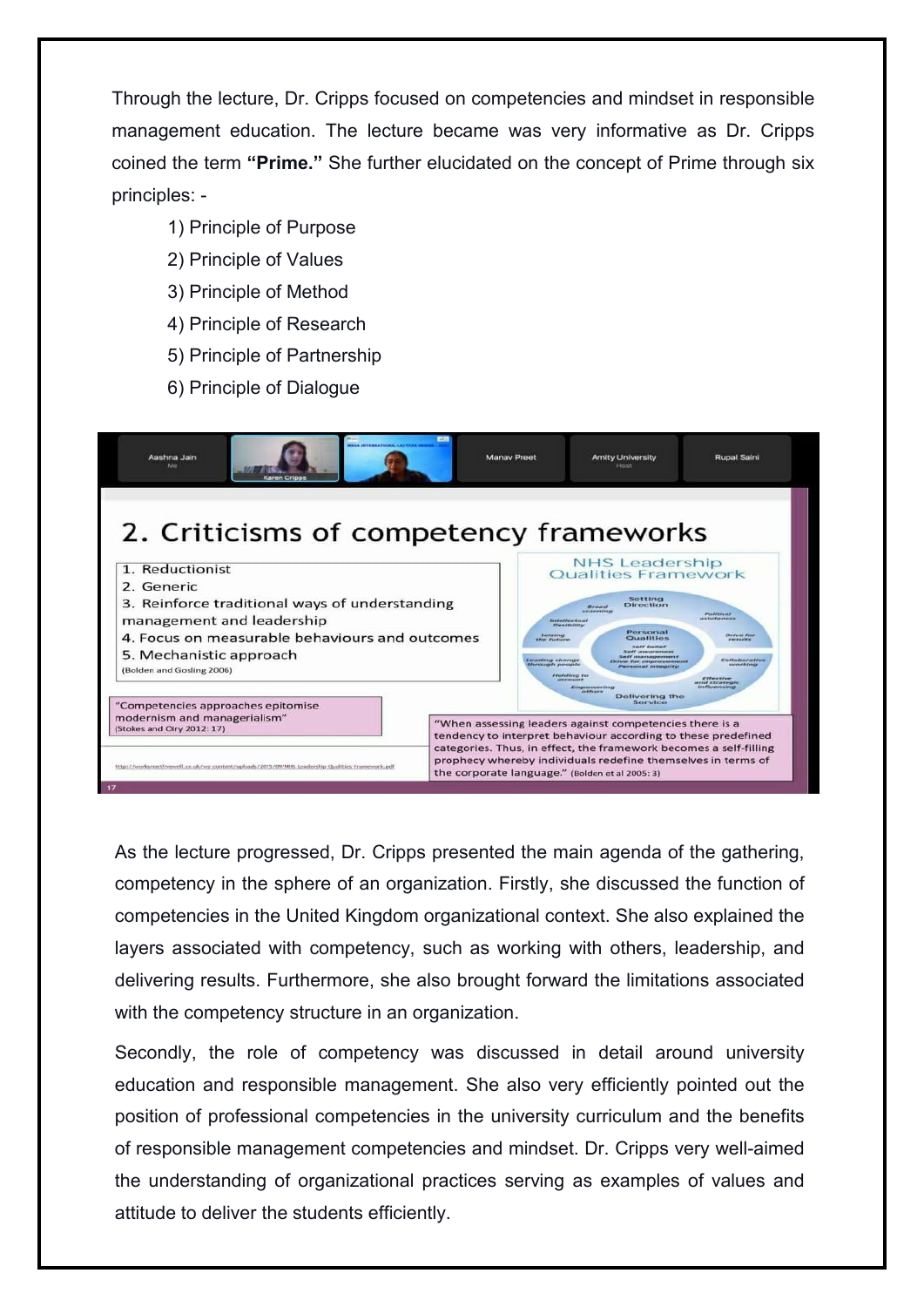Going forward, Dr. Cripps also illuminated the gathering regarding the competency framework and its components. As the lecture was reaching its conclusion, Dr. Cripps brought forward the criticism about the competency framework, which mainly included: -

1) Reductionism

2) Generic

3) Reinforcement of traditional methods of management and leadership understanding.

4) Focusing on measurable behaviours and outcomes

5) Mechanistic approach

She said the following under competencies of ambidexterity, "Instead of growing dynamic, flexible and adaptable managers, capable of facing the challenges of tomorrow, the risk seems to be that the competency framework is, in an evolving society, cultivating dinosaurs struggling to develop the skills of the past. "

In conclusion, she expressed that a child is not born with competency embedded in it; the quality develops over time in the person and is highly influenced by the type of education they acquire.